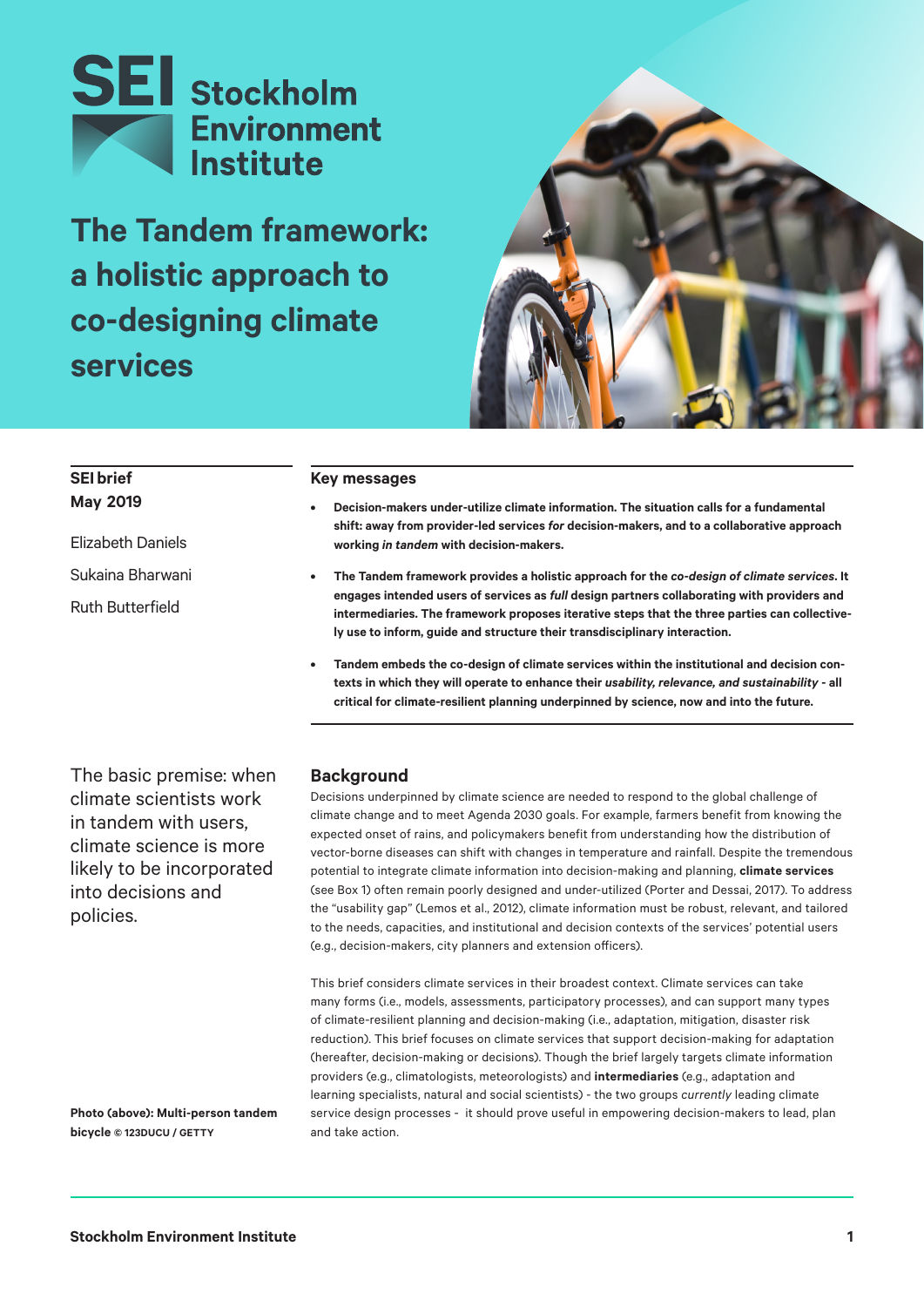This brief includes:

- **•** a summary of key barriers to the use of climate information, specifically for adaptation planning and decision-making;
- **•** an explanation of why collaborative and iterative processes are important for effective climate service design;
- **•** a new framework, "Tandem", to inform, guide, and structure interaction between the providers of climate information, intermediaries, and users; and
- **•** an urban water-security planning example from Lusaka, Zambia, that illustrates the added value of the Tandem framework.

#### **Barriers to climate information use**

Climate change adaptation research has been slow to impact policy and practice (Klein and Juhola, 2014, Lemos et al., 2012). Table 1 provides an overview of key barriers to the use of climate information in adaptation decision-making. These factors increase the likelihood that decisionmakers find climate services incomprehensible or irrelevant, and make decisions that lack relevant scientific underpinning.<sup>1</sup>

#### **Table 1.**

| <b>Theme</b>                                                                | Barriers to climate information use, particularly in the global South                                                                                                                                                                                                                                                                                                                                                                                                                                                                                                  | <b>Selected references</b>                                                                                                        |
|-----------------------------------------------------------------------------|------------------------------------------------------------------------------------------------------------------------------------------------------------------------------------------------------------------------------------------------------------------------------------------------------------------------------------------------------------------------------------------------------------------------------------------------------------------------------------------------------------------------------------------------------------------------|-----------------------------------------------------------------------------------------------------------------------------------|
| <b>Lack of demand</b><br>for climate<br>information from<br>decision-makers | • Decision-makers underestimate the potential value of climate (and other) information in decision-making<br>processes. Information may be used in a limited way or unused in decision-making processes in some<br>contexts, and thus not demanded or seen as a need.<br>• Decision-makers may perceive climate change as less of a pressing issue relative to other urgent<br>challenges (e.g. water and energy insecurity, growth of informal settlements, rising disease epidemics, etc.)<br>and may not see or make the linkages between these issues and climate. | Brasseur and Gallardo,<br>2016; Vaughan and Dessai,<br>2014                                                                       |
| <b>Limited capacity</b><br>of providers and<br>user                         | • The user community has insufficient technical, analytical and institutional capacity to interpret and use<br>climate data and information.<br>• Providers may have a narrow perception of user types (i.e. those that are highly technical and numerate<br>like themselves) and thus a limited understanding of users' varying (and potentially limited) capacity to<br>understand and interpret climate data.                                                                                                                                                       | Klein and Juhola, 2014;<br>Lemos et al., 2012; Porter<br>and Dessai, 2017; Singh<br>et al., 2017; Vaughan and<br>Dessai, 2014     |
| <b>Mismatch between</b><br>research and<br>decision-making<br>needs         | • There is a "usability" gap between what providers understand as "useful" information and what users<br>recognise as "usable" in their decision-making.<br>• There is a mismatch between the spatial and temporal scales of climate projections and those of decision-<br>making and policy-making needs and timescales.<br>• Providers have incomplete understanding of complex decision contexts and an underestimation of the<br>value of integrating different knowledge types (e.g. indigenous knowledge).                                                       | Brasseur and Gallardo.<br>2016; Klein and Juhola,<br>2014; Lemos et al., 2012;<br>Singh et al., 2017; Vaughan<br>and Dessai, 2014 |
| <b>Weak interaction</b><br>and engagement                                   | • Interactions and relationships among providers and users are limited, weak or ad hoc. Engagement<br>between providers and users may be insufficient in quantity, quality, or both.                                                                                                                                                                                                                                                                                                                                                                                   | Brasseur and Gallardo.<br>2016; Lemos et al., 2012                                                                                |
| <b>Lack of trust</b><br>and meaningful<br>communication                     | • Users can view scientific information and its providers as lacking credibility and legitimacy.<br>• Scientific terminology, language and concepts used by providers are not easily understood by users.<br>Providers' communication about and explanation of underlying assumptions and concepts (such as<br>uncertainty) is insufficient.<br>• Users face confusion arising from multiple sources of information, inconsistent results, and inaccessible<br>formats in which information is communicated.                                                           | <b>Brasseur and Gallardo</b><br>2016; Cash et al., 2003;<br>Lemos et al., 2012; Vaughan<br>and Dessai, 2014                       |
| Data availability<br>and access                                             | • Data availability and reliability may be poor (e.g., there are gaps in historical observational records).<br>• Users face restricted access to information, including through gender and power imbalances.                                                                                                                                                                                                                                                                                                                                                           | Singh et al., 2017; Tall et<br>al., 2014                                                                                          |
| Lack of funding                                                             | • Climate services face inadequate funding levels, and lack viable business models.<br>• Decision-makers often have short-term priorities, with limited financial resources or incentives to address<br>long-term issues.<br>• Participants lack and underestimate the high level of resources required to undertake co-production<br>processes.                                                                                                                                                                                                                       | Brasseur and Gallardo.<br>2016; Vaughan and Dessai,<br>2014; Vincent et al., 2018                                                 |

The list in Table 1 is not exhaustive; addressing barriers to furthering pure climate science is beyond the scope of this brief.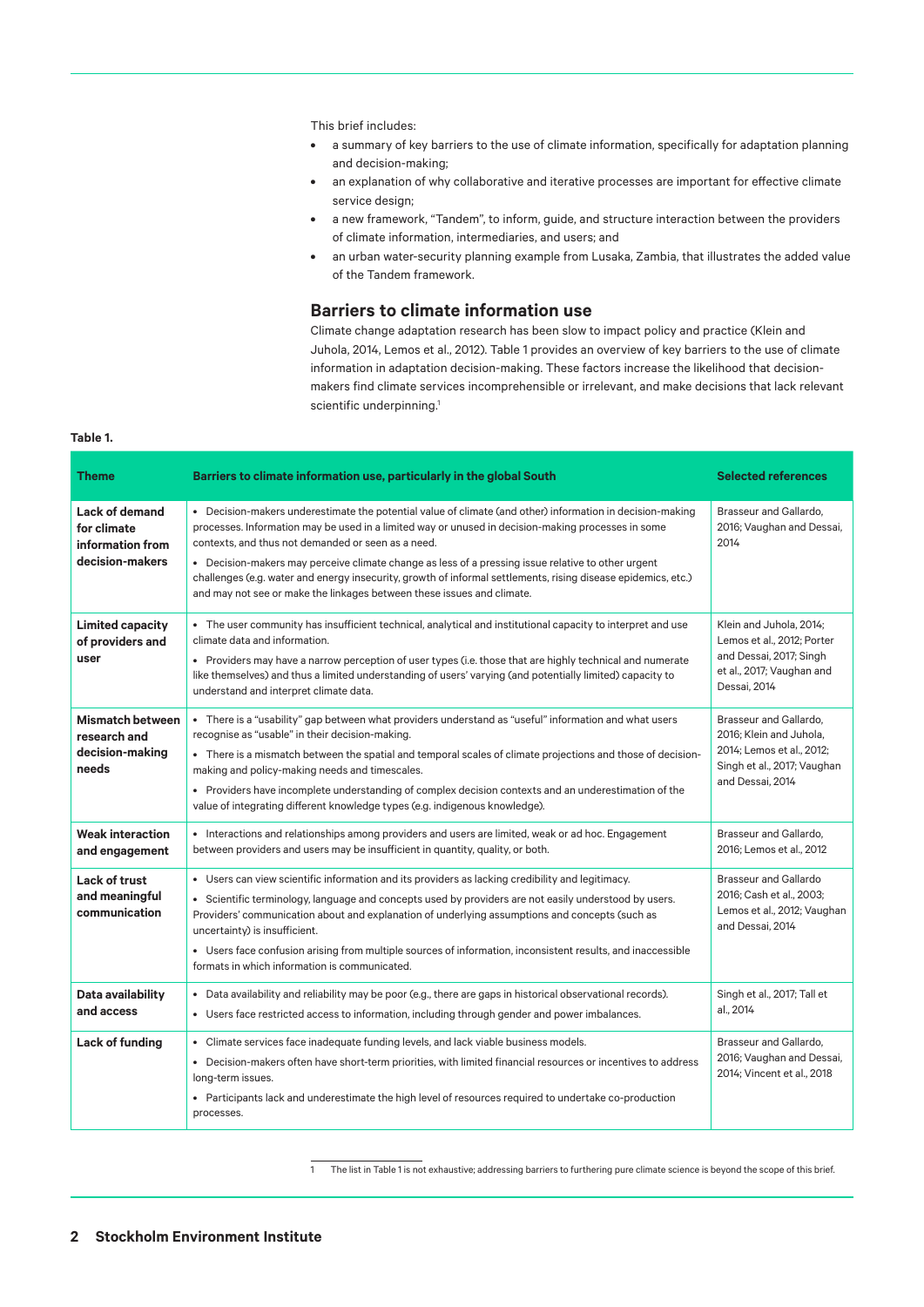#### **A collaborative process for the co-design of climate services**

Traditional supply-driven climate services establish a one-directional, science-to-policy relationship that has seldom led to policy action. A call is growing for a new approach, for climate services to evolve by producing and sharing information through a collaborative *demand-and-decision-driven* relationship. Research shows that, with some caveats, **co-exploration, co-production** and **transdisciplinary approaches** create knowledge that is more relevant for users (Bremer and Meisch, 2017; Meadow et al., 2015; Taylor et al., 2017), and, thus, is more likely to be used. A key aspect of such approaches is collaboration and partnership between different stakeholders (e.g. climate scientists, impact modellers, social scientists, adaptation and learning specialists, decision-makers and planners).

A shared and iterative co-design process can build stronger relationships and strengthen both individual and institutional capacities. Providers are likely to gain greater insight into users' information requirements and decision-making complexities; users are likely to enhance their understanding of climate projections and data, and their capacity to deal with the associated uncertainties or limitations (Lemos et al., 2012; Lemos and Morehouse, 2005; Tall et al., 2014).

We recognize that the resources and capacities required to undertake intensive **co-exploration** and **coproduction** are limited, particularly in global South contexts, even if the benefits of such engagements are acknowledged (Singh et al., 2017; Vincent et al., 2018). Innovative ways to address these constraints need to be factored into co-design processes.

#### **The Tandem framework**

Consider a tandem bicycle. Two people with differing skills, styles, and fitness levels need to overcome these differences to pedal in harmony to move forward to reach a given destination. To achieve this, riders need to communicate with one another, and to adapt their individual approaches, learning as they go, perhaps somewhat tentatively at first, until a rhythm is set. The alternative - for each rider to embark on a solo journey at her own pace and style – may seem easier. But independent riders on such journeys face risks. Riders who find themselves adrift from a fellow rider may lose their way, or they may choose different endpoints as events unfold along the way. Indeed, without close communication en route about complications (traffic, road closures, weather, for example), independent riders may never reach the same destination.

This is the philosophy that underpins the tandem concept. Providers driving a climate service design process may ultimately steer in a direction that suits their purposes, but this direction may not necessarily be relevant or usable for intended users – rendering it ineffective for decisionmaking. Working *in tandem* with users, while more challenging, ultimately reduces this risk. Going on the journey together promotes a shared understanding of obstacles, and fosters greater collaboration and learning along the way.

The Tandem framework is an iterative, holistic, process that draws on lessons learned from scientific literature and ongoing SEI research, including a climate services-related project in Lusaka, Zambia.<sup>2</sup>

Tandem proposes steps that providers, intermediaries and users can collectively use to inform, guide, and structure their transdisciplinary interaction. Neither prescriptive, nor exhaustive, Tandem guides a wide range of actors *through an iterative process* of working together to co-design effective climate services. Crucially, Tandem embeds the design of climate services within the decision and institutional contexts in which they will operate to enhance their *relevance*, *usability*  and *sustainability*. We use urban water security planning in Lusaka, Zambia, as a case example of the design of participatory processes and engagements that support climate information use. While we use a global South water security example here, we see Tandem as being applicable and relevant to other regions and decision contexts.

#### **BOX 1. WHAT ARE CLIMATE SERVICES?**

As an emerging field, climate services remain subject to diverse definitions (Vaughan and Dessai, 2014). The Global Framework for Climate Services (GFCS) defines such services as providing "climate information to help individuals and organizations make climate smart decisions" (WMO, 2019).

The European Commission Climate Services Roadmap describes the "transformation of climate-related data - together with other relevant information - into customised products … and any other service in relation to climate that may be of use for the society at large" (EC, 2015:10).

Decision-makers' agendas include many other (often interlinked and interacting) priorities and issues in addition to climate change. As such, we consider *effective* climate services to facilitate the *sustained use* of *relevant* climate (and other) data and information for better informed planning and decision-making.

<sup>2</sup> Part of the [Future Climate for Africa](http://www.futureclimateafrica.org/) programme, Future Resilience for African CiTies And Lands [\(FRACTAL\)](http://www.fractal.org.za/) is a UK-funded (Department for International Development/Natural Environment Research Council) project, using transdisciplinary approaches to co-create climate information with decision-makers in nine cities in southern Africa.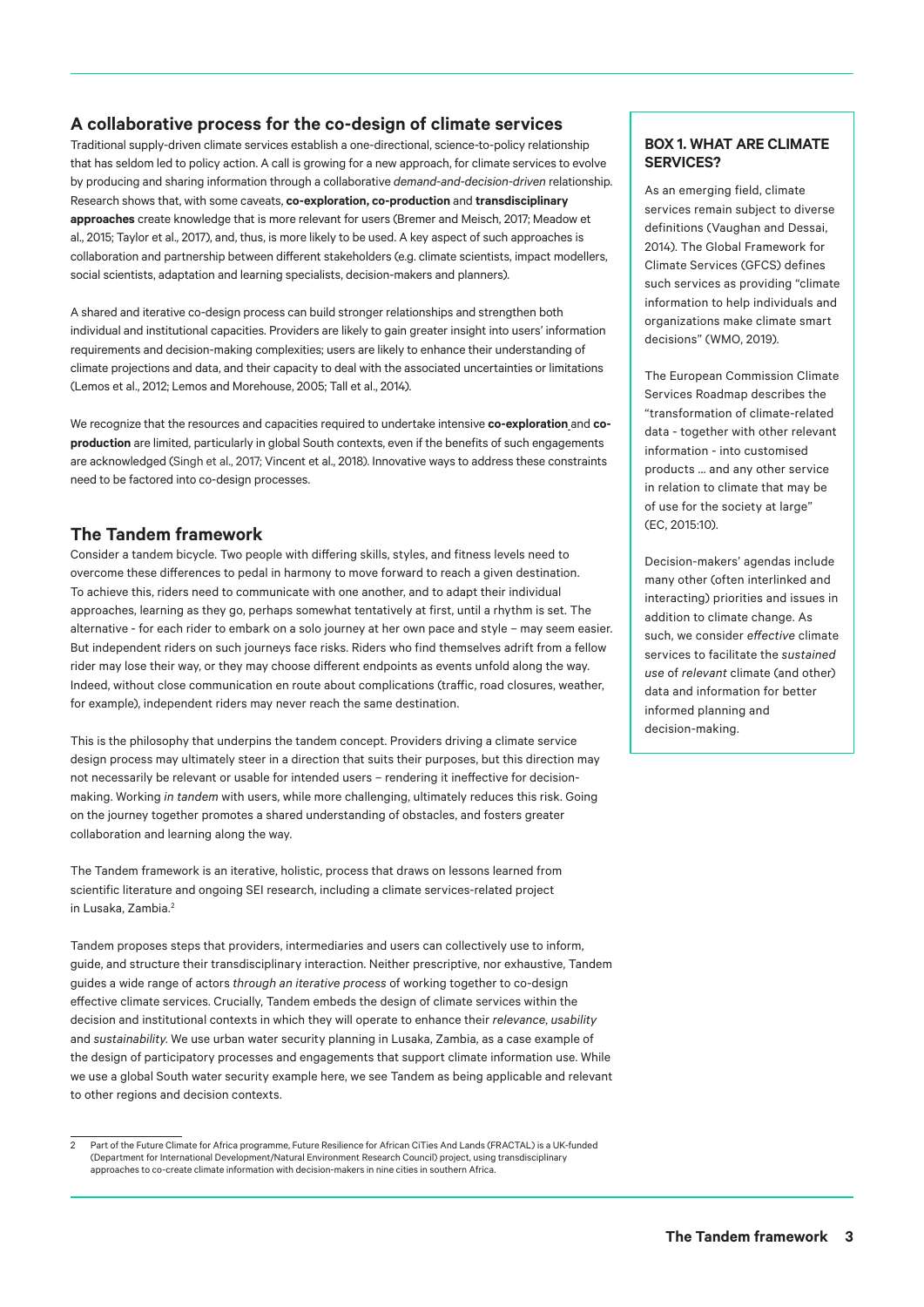#### **The framework steps:**

The framework includes seven steps, although we suggest that a certain level of iteration is required between particular steps; as such, some steps are presented in pairs. The example, shown in italics for each pair of framework steps outlined in this brief, is designed to illustrate how providers, intermediaries and users can use the steps to guide and structure their approach to co-design.

#### **Step 1: Identify the adaptation challenge(s). Step 2: Identify and engage with potential users and other collaborators.**

Identify and build a shared understanding of the "adaptation challenge" that could benefit from the use of climate information. This involves co-exploring interlinked issues and drivers of change (both climate and non-climate; current and projected) with relevant actors. Identify actors (i.e. potential users of a climate service) who have a decision-making role, or who can influence the adaptation challenge and broader system. This requires iterative engagement and scoping of issues and actors from the general to the more specific to identify:

- **•** potential users of a prospective climate service and a subset of these to engage with more deeply during the co-design process; and
- **•** other providers and intermediaries with whom to collaborate.

Local intermediaries may be critical to facilitate the sharing of different knowledge types (e.g. indigenous/traditional, practice-based). These may be representatives of local initiatives, research institutions, NGOs or Community-Based Organizations (CBOs) that may not initially identify themselves as intermediaries.

#### **Figure 1. Iterative steps of the Tandem framework for co-designing climate services.**

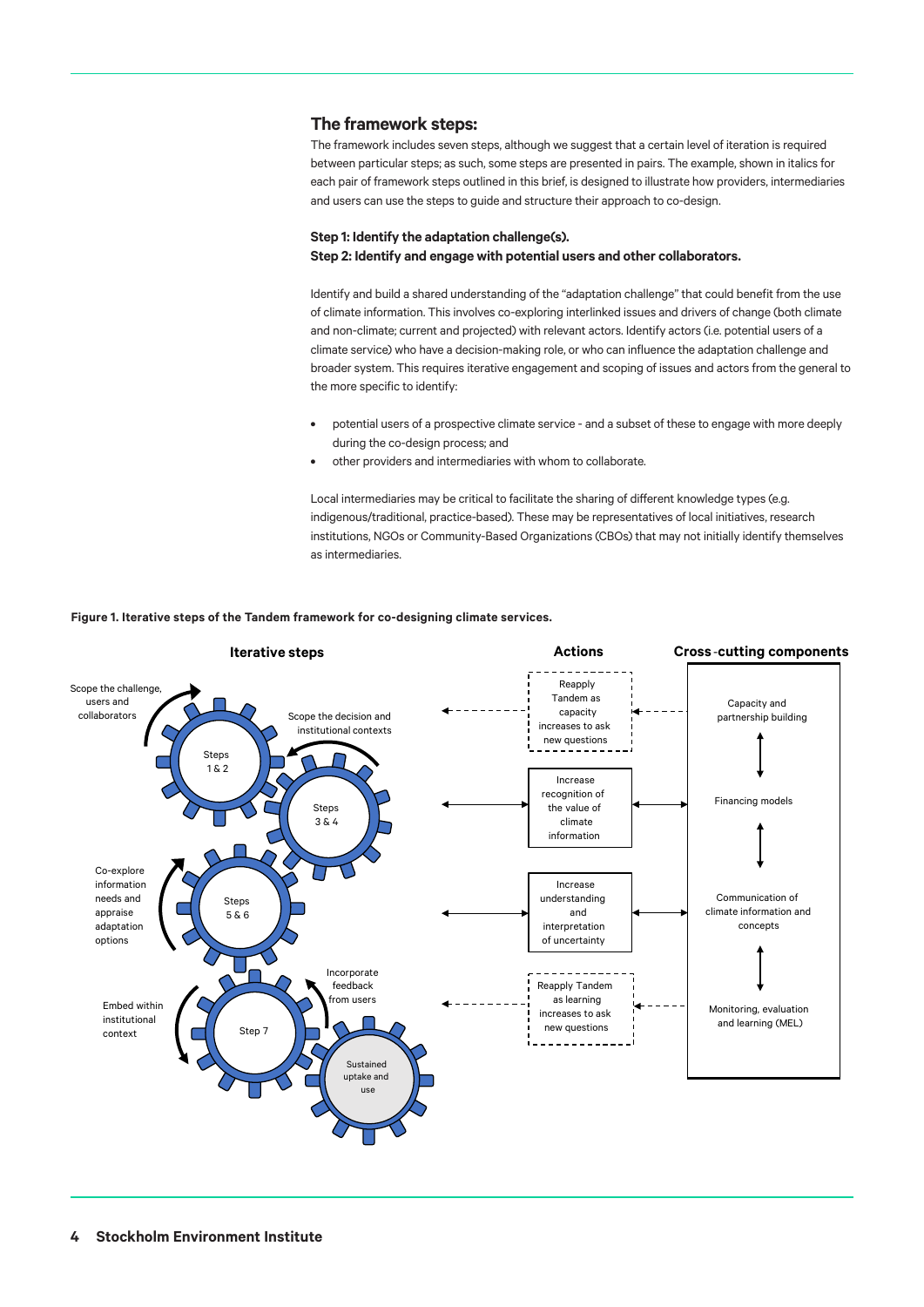*In Lusaka, initial scoping meetings and transdisciplinary workshops, known as Learning Labs (Arrighi et al., 2016), were held to co-explore "adaptation challenges" with a broad range of stakeholders and networks, including representatives from: various departments in the city council, water utilities and regulators, disaster risk management units, national ministries, meteorological services, and civil society organizations, such as the Zambia Homeless and Poor People's Federation. Participants took part in issue and actor mapping. Stakeholders prioritized two key adaptation challenges: water insecurity, particularly in peri-urban areas, and limited access to safe drinking water.*

#### **Step 3: Gain understanding of desired objectives, and identify early actions and existing services.**

**Step 4: Build understanding of institutional and decision contexts.**

Iteratively scope the decision(s) that the climate service needs to support, and the institutional arrangements required for this support. These steps require co-exploring: users' objectives, priorities, decision-making approaches and constraints; relevant policies, processes or projects; and, "windows of opportunity" in the decision/policy cycle (Watkiss, 2015). Consider the advantages and shortcomings of existing climate and related services (e.g., existing forecasting or early warning services) that could be adapted or better tailored to user needs. Identify relevant governance arrangements for embedding a climate service within local, regional, or national institutions for long-term use. This requires finding or creating opportunities for coordination between information producers, managers, communicators, translators, packagers and (potentially) multiple users. This will require exploring and addressing constraints (e.g. a lack of financial or human resources) that may act as obstacles. These constraints will shape the nature and ambition of objectives that can be set.

Shared objective(s) and joint ownership of the process will support the co-development of indicators to monitor and evaluate the effectiveness of the climate service (see monitoring, evaluation and learning (MEL)). MEL activities should start early, once a shared objective has been co-defined. The goal may evolve as users (and intermediaries) strengthen their understanding of climate information, uncertainty and capacities, and as providers gain a deeper understanding of user needs. As such, it is important to iteratively reflect on and refine the objective(s) of the climate service.

*The Lusaka Water Security Initiative (LuWSI), a collaboration of public, private and civil society actors was identified early as a key network to engage. As an influential institutional arrangement, LuWSI leads the development of a Water Security Action and Investment Plan (WSAIP). This is a key "window of opportunity". The WSAIP will feed into the ongoing Local Area Planning processes being led by the Lusaka City Council. As such, co-produced climate information could help directly address the adaptation challenge of water insecurity in peri-urban areas.*

## **Step 5: Co-explore data and information needs, sources, formats and modes of dissemination.**

#### **Step 6: Appraise adaptation options.**

Iteratively co-explore decision methods and (climate and non-climate) data and information needs, sources, formats and modes of dissemination. The availability of climate (and other) data and information (Step 5) can inform the selection of decision-support method(s) (Step 6), which, in many cases, will also inform the variables and format of data and information required.

Co-exploring users' specific needs provides insight into particular parameters, scales and preferred formats of climate data and information, and highlights requirements for integrating these into existing planning tools or impact models. Discussing risk maps, time series, narratives and visualizations, for example, enhances users' awareness of the range of data, information and formats available; and develops their capacity to understand and interpret this information and its limitations. The modes used to share information are important and may vary widely between users.

#### **BOX 2. KEY DEFINITIONS**

**Co-design**: providers, intermediaries and users work together to design a climate service based on a shared understanding of decision-making needs and complexities, and individual and institutional capacities.

**Co-exploration**: a participatory process that explores different knowledge types to develop a shared understanding of concerns and needs (e.g. from scientists, decision-makers, planners, researchers and adaptation and learning specialists).

**Co-production**: a process in which providers and users work together (often with the help of intermediaries) to combine different knowledge, skills and practices to create new, relevant knowledge that meets the needs of users, and addresses a shared concern or need (Taylor et al., 2017; Vaughan & Dessai, 2014).

**Intermediaries**: actors who "translate" between providers and users. Examples include adaptation and learning specialists, project managers, consultants and researchers.

**Learning Labs**: engagement processes designed to co-explore climate information needs with a wide spectrum of providers, intermediaries and users, through serious games and participatory exercises.

**Transdisciplinary approaches**: approaches that value and integrate different knowledge types from both science and society to create new knowledge.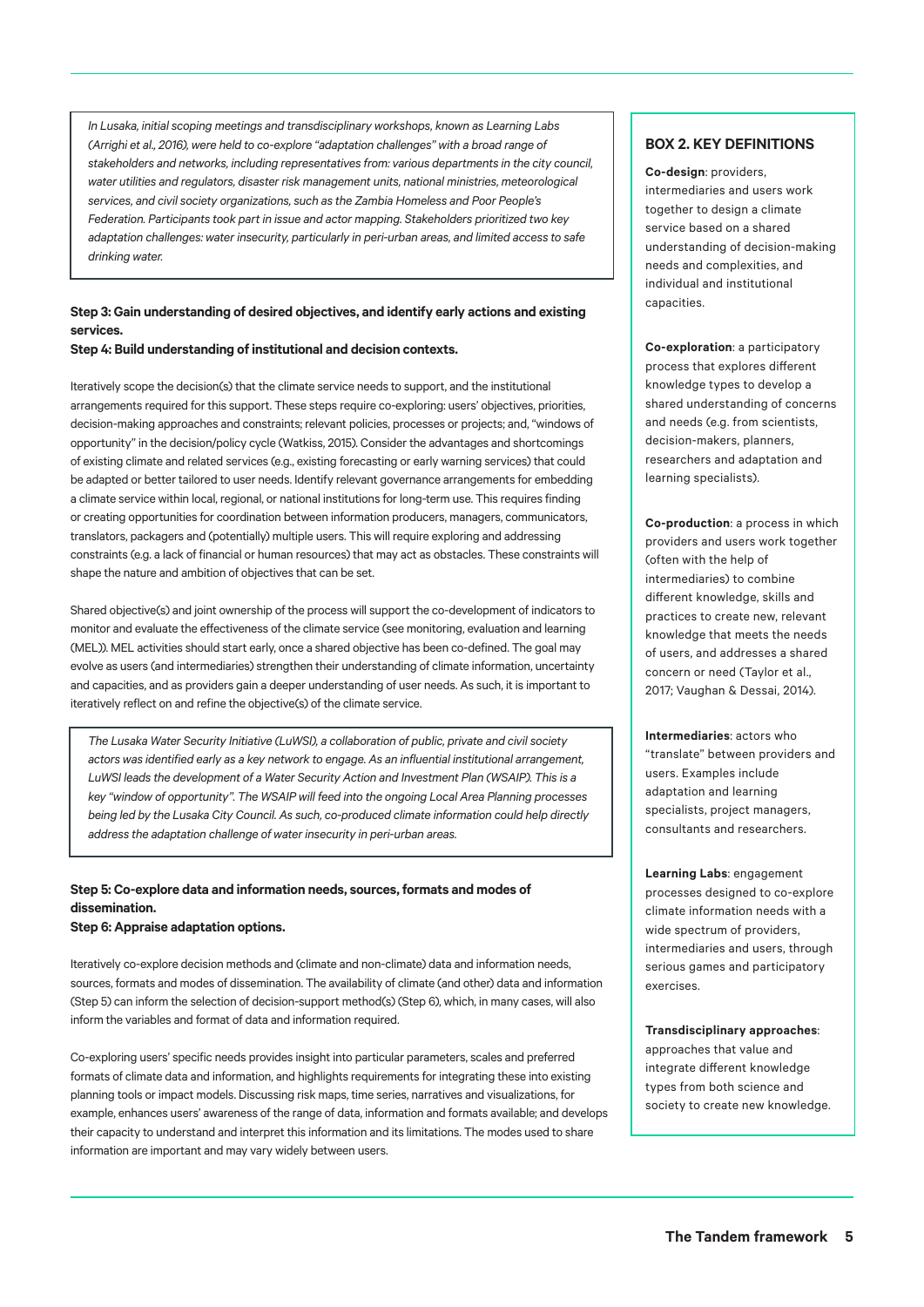A range of decision-support methods, from participatory approaches through to more structured, formal methods or economic analyses, <sup>3</sup> is available to help users identify, appraise and prioritize a set or sequence of interventions ranging from early to future adaptation actions and strategies. These methods include probability-based approaches; approaches that consider both quantitative and qualitative data in the ranking of alternative options; and analytic, scenario-based approaches (which perform well over a wide range of futures, and under conditions of deep uncertainty, when little or no probabilistic information is available). The understanding of users' priorities, objectives and approaches to making decisions (steps 2-4) will guide the selection of appropriate methods, as will the availability of data and information.



**Outputs from a visioning exercise held at a Learning Lab in Lusaka, Zambia, as part of the FRACTAL project. © BETTINA KOELLE, RED CROSS RED CRESCENT CLIMATE CENTRE**

*The Kafue River is critical for Lusaka's water supply. Civil engineers and city stakeholders codeveloped a hydrological model to explore the future potential of the Kafue River to satisfy Lusaka's water demand (Ilunga, 2018). Participants in Learning Labs co-defined system performance thresholds such as, for example, the ability of water supply to meet 80% of demand.*

*To assess the system's resilience across a range of climate, demographic and water-use change*  scenarios, a decision-scaling <sup>4</sup> approach (ibid.) was selected both to address data sparsity and to incorporate a bottom-up, participatory approach. Risk maps showing these results were coloured *using a simple traffic-light rating to clearly communicate key messages to city stakeholders.* 

*Results indicated that the water available in the Kafue River is sufficient to meet Lusaka's demand. Further increases in temperature (1-2º Celsius) will, however, reduce hydropower reliability (and, thus, the ability to pump available water to Lusaka) to below 70%. Reductions in rainfall will reduce this further to near 60%. Increases in rainfall will maintain reliability at around 80% or above.* 

*Learning Lab participants reflected on the model's assumptions, such as increases in total city population, reductions in peri-urban population size, and reductions of non-revenue water (i.e. the improvement of bulk water infrastructure to limit water losses). When co-exploring the nature, use, value and impact of climate information for planning processes, such assumptions require careful reflection with stakeholders (as supported by the Learning Lab process).* 

#### **Step 7. Maintain, evaluate and upgrade the service.**

Explore how a service can be institutionally embedded, evaluated and refined as user needs evolve. There should be mutual agreement on actors' roles and responsibilities for regular and systematic feedback mechanisms (i.e. obtaining, collating and acting upon feedback to refine services). Changes in the scope 13 of a required climate service, or in the scale or composition of users identified through MEL activities, may result in the need to re-apply the full process, to ensure that the service meets the needs of these different users and circumstances (Carr et al., 2017). Sharing evidence of use, and the value of that use with other users and donors, can encourage institutional embedding and further funding of the service.

*LuWSI is committed to integrating policy recommendations co-created with stakeholders through the Learning Lab participatory processes that have supported climate information understanding and uptake. The ongoing, collaborative Local Area Planning processes mean that uptake of the cocreated climate information is more likely to occur.*

## **Cross-cutting components**

The co-design process continuously highlights four cross-cutting components to maximize the potential to institutionally embed a climate service for long-term use:

**• Communication of climate information and concepts.** How information is packaged and communicated (e.g., risk narratives/stories/infographics/climate plots) to differentiated users

<sup>3</sup> For reviews of a range of decision-support methods see FRACTAL Working Paper "Research Methods for Understanding and Supporting Decision Processes in African Cities" (Taylor et al., 2017) [\(https://bit.ly/2ZjvzJ1](https://bit.ly/2ZjvzJ1)), Choosing salient approaches and methods for adaptation: Decision Support Methods for Adaptation" (Bisaro and Hinkel, 2013) [\(https://bit.ly/2vb4cmx\)](https://bit.ly/2vb4cmx).

Decision scaling is a bottom-up, stakeholder-defined approach that connects "bottom-up" vulnerability analysis with "topdown" climate model information.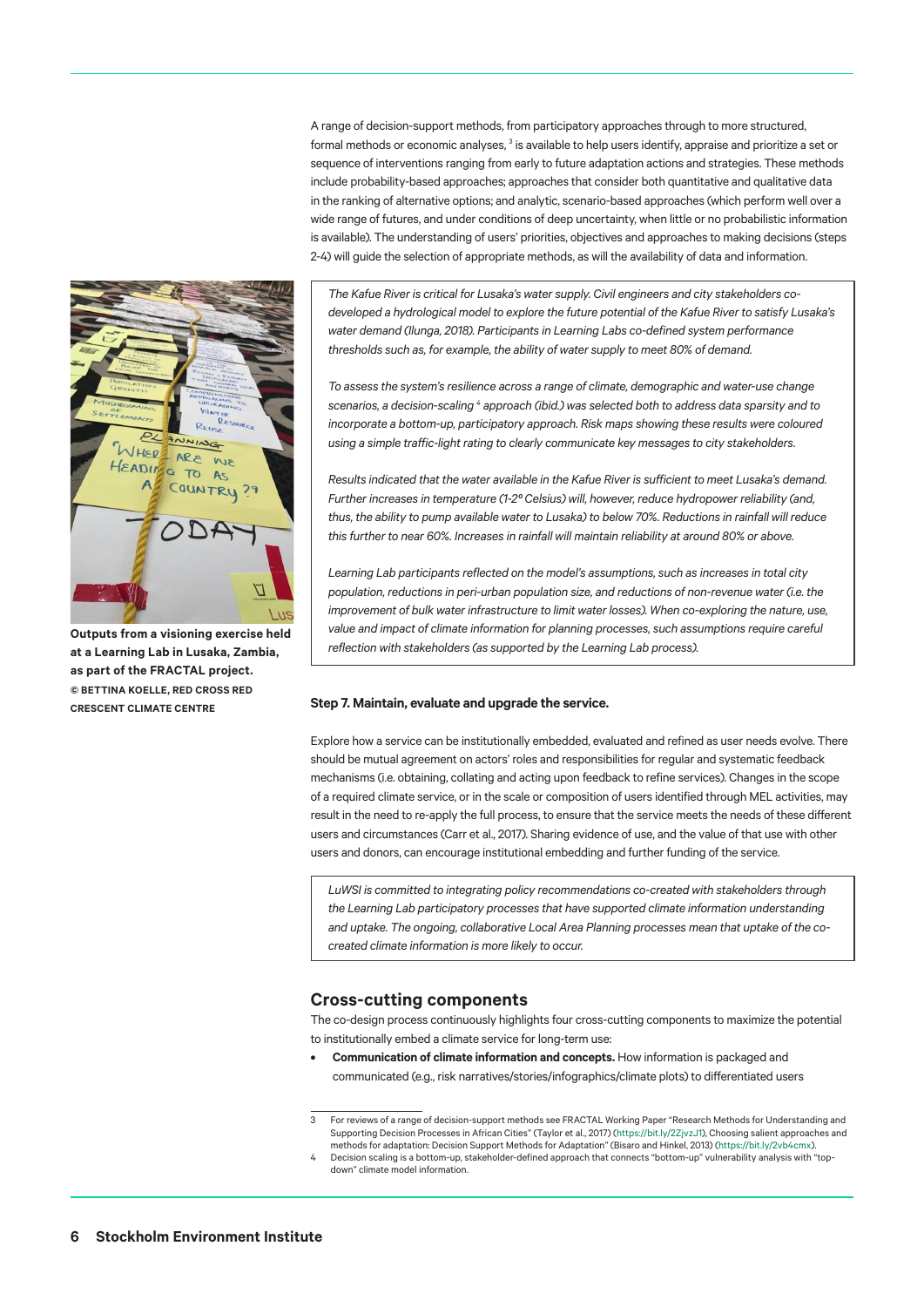(e.g., women, the elderly, and minority groups) can critically affect buy-in for use. That is, some may prefer to use or have limited access to certain formats, channels or modes of communication. Technical staff and senior decision-makers will also likely have different needs and preferences. Technical staff may seek further information on issues of uncertainty. Senior decision-makers may have greater interest in understanding emerging risks and the value (i.e. socio-economic benefits) of acting based on climate information.

- **• Capacity and partnership building.** The co-design process will highlight institutional and individual capacity gaps and needs of providers, intermediaries and users. These gaps, which will vary by actor and context, may be technical (e.g., interpreting climate data or impact model outputs) or operational (e.g., co-exploring user needs, communication and collaboration between relevant actors). The co-design process will, in itself, enhance capacities of all involved stakeholders. Collaborations and partnerships will be needed: it is unlikely (and undesirable) that a single provider or intermediary can cover all steps or design considerations without the support of and collaboration with others.
- **• Developing a sustainable financing model.** Potential funding sources and the development of a sustainable business model for the continued delivery of a climate service should be considered early - particularly given that existing financial resources may be limited. Such focus is imperative for services to be accessible to users, and to support continued improvement as user needs and technical capabilities evolve, as highlighted by continued MEL. To drive discussions around funding, all involved must recognise the value of climate information, and the economic and/or social benefits of taking "early action" using climate information. Applying a MEL framework can provide robust evidence pinpointing where the climate service supports decision-making in practice (see below).
- **• Building in monitoring, evaluation and learning (MEL).** MEL activities need to be integrated throughout the design process, and embedded within its longer-term delivery. Co-developing indicators of effectiveness for both the design process and the service itself, and co-designing appropriate feedback mechanisms with users, including differentiated user groups, are critical. This feedback should deliver learning that will not only drive improvements to the service as user needs and capacities evolve, but also promote good research and practice in the climate services community.

## **Conclusion and discussion**

Encouraging a transdisciplinary approach, the Tandem philosophy and framework integrate the strengths of different disciplines and actors to support a holistic and iterative co-design process. While the engagement of wide-ranging actors, and the integration of different (and potentially competing) perspectives and knowledge may present challenges, such collaborations promote the innovative thinking needed to create effective climate services (Blome et al., 2017). By emphasizing coordination and partnerships, and building on existing services and institutional structures where possible, this approach encourages uptake and sustainability, and potentially reduces stakeholder fatigue, wasted time, and misspent resources.

We acknowledge the fundamental tension that exists in the balance of power between providers, on the one side, and users of their services, on the other. Our decision to focus primarily on reaching providers and intermediaries reflects the nature of funding opportunities and capacities that put them in the driver's seat - rather than a view that the Tandem approach is somehow less valuable or less relevant for other participants or end users. To the contrary, the Tandem framework offers a powerful vehicle for such users to assess whether they are being included as full design partners, and to advocate for changes where they see the need. Evidence showing that many data- and supply-driven approaches fail to gain traction suggests that new approaches are needed. The concepts put forward here require humility on the part of scientific experts, their willingness to empower users, and a fundamental rethinking of what constitutes "expertise."

Applying Tandem could underpin adaptation planning and action at a range of scales and in different contexts, among them: supporting climate-resilient cities, climate proofing infrastructure, increasing the use of seasonal forecasts in farmers' planning, and enhancing the robustness of national or sector development plans. Partnerships in Southeast Asia, Latin America, Sub-Saharan Africa and Northern Europe are testing the Tandem approach,<sup>5</sup> and the findings are likely to spur further refinement of the steps that underpin the framework.



**Participants at a FRACTAL engagement in Lusaka, Zambia, play a game designed to create a shared understanding of common terms used by climate scientists, social scientists and city planners. © FRACTAL**

<sup>5</sup> Through the [SEI Climate Services Initiative.](https://www.sei.org/projects-and-tools/projects/climate-services-initiative/)